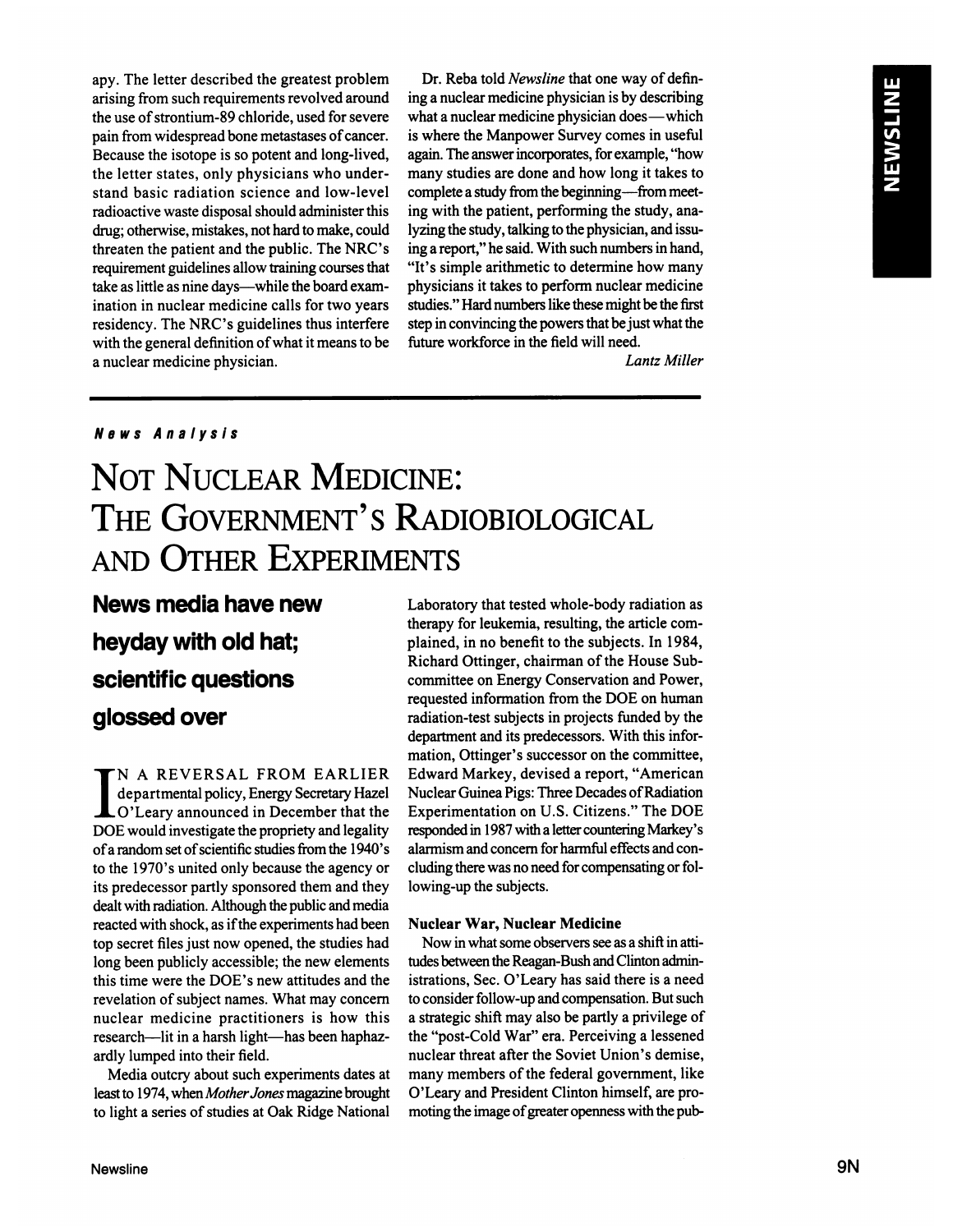**Discussing** experiments involving the release of enormous amounts of radiation into the atmosphere, the **Times stated.** "For all its dangers, such research clearly advanced nuclear medicine."

**lic and divulging some Cold War secrets, includ ing unannounced nuclear explosions and experi** ments on humans in connection with the weapons **development programs. But, in the media's** reportage, any experiment from the nuclear era using radiation on humans and sponsored to any degree by the department comes in the grabbag of **shocking revelations that includes nuclear explo sions.** Thus, by misuse of the term "nuclear medicine," the practice is tacitly associated with mushroom clouds.

"Energy Secretary Hazel O'Leary has unmasked **previously secret government reports ofup to 800 nuclear medicine experiments during the 1940's and 1950's,―reported the January 3, 1994, USA** *Today, ignoringthe facts that the experiments were* **not all related to "nuclearmedicine― and had been publicly accessible. The front-page article pro ceeded** to call subjects "unwilling victims," and **the only experiments it mentioned were those involving the injection ofplutonium. A guest arti cle in the January 14, 1994, New YorkTimes, by Gregg Herken, PhD, chairman of space history at the Smithsonian's National Air and Space** Museum, and James David, demonstrated a his torical linkage of these experiments to Dr. Joseph **G. Hamilton, who was researching the use of** radioactive aerosols as a form of weaponry. In discussing experiments involving the release of enor mous amounts of radiation into the atmosphere, **a December 17, 1993, Timesreportstated, "For all** its dangers, such research clearly advanced nuclear medicine."

**The final incriminatinglink inthe media's recent** grilling of "nuclear medicine" has been the comparison of the research to the work of Nazi doctors (indeed, Dr. Herken and Mr. David's article was titled, "Doctors of Death"). In describing the experiments on human subjects, Ms. O'Leary told *Newsweek,* "The only thing I could think of was Nazi Germany" ("America's Nuclear Secrets," December 27, 1993). Such a specter hovered over **the revelation ofthe mineral absorption studies on** mentally retarded students at Femald State School (Waltham, MA), and studies of the effects of radi**ation on the testicles ofprison inmates in Oregon** and Washington. In 1950, the director of the Atomic **Energy Commission even received a memo from one ofthe agency's researchers, warning, "If this [radiation research] is to be done in humans I feel that those concerned in the Atomic Energy** Commission would be subject to considerable crit**icism, as admittedly this would have a little of the Buchenwald effect.―The news media have quoted and dedicated entire articles to this memo as seemingly telltale of the government's own** **awareness ofits dubious operations. A December 28, 1993, New YorkTimes reportabout the memo emphasized** the warning out of context, so that it **appeared only that the AEC wasgetting an inter nal caution which it promptly ignored.**

**But a more careful scrutiny ofthis memo and its** circumstance reveals as much about the news media and their eagerness to overlook historical or sci **entific fact for a good story. The famous memo happened to have been penned by no other than** Dr. Hamilton. A reading of the entire memo reveals **not so much a moral concern thatexperiments like his own might have a "little ofthe Buchenwald touch,―but that the experiments which he is** adamantly pushing throughout the letter just might **be seen thatway by critics.The eeriness thus arises notmerely fromthe factthatthe agency was warned** of the experiments' "Buchenwald touch," but **because the researcher admitted this while push ing the experiments. "Hamiltonwas described as an internal dissenter in one piece, when he was concerned about public relations and notethical aspects,―said Dr. Herken.**

#### **Story First, Reality Second**

**Furthermore, in the December 28 Times story, the researcher appeared to be advocating the use ofprimates instead ofhumans. But in fact, the researcher went on to say,"Thereis much to recommend the use ofadult males past the age of 50 in good physical status. . . the picture as I see it is to ascertain the disabling range and fac tors which might influence it.― This was the same researcher who, according to Dr. Herken and Mr.** David, two years later wrote that he was still "most **desirous that the [radiological warfare] pro** gram continue to develop as rapidly as possible." **In the news media's eagerness to find an early hero against the government's radiobiological** experiments, they landed upon anything but. Such **a willingness to paint a particular tableau may make colorful art but may help muddy the pic ture when it comes to scientific and legal inves tigations—yethas also typified the news media's handling** of precarious scientific matters in this **situation, beyond lumping it all under the false** rubric of "nuclear medicine."

**The current revival of interest in the govern ment's radiobiological experiments began with a** series of articles last November in the *Albuquerque* **Tribune, which reputedly turned Sec. O'Leary's attention to the matter. Unlike previous investi gations ofthe experiments, the Tribune's report told** the stories—revealing the **identities—of** five **ofthe 18 subjects in the plutonium studies. These human-interest stories** of various patients in the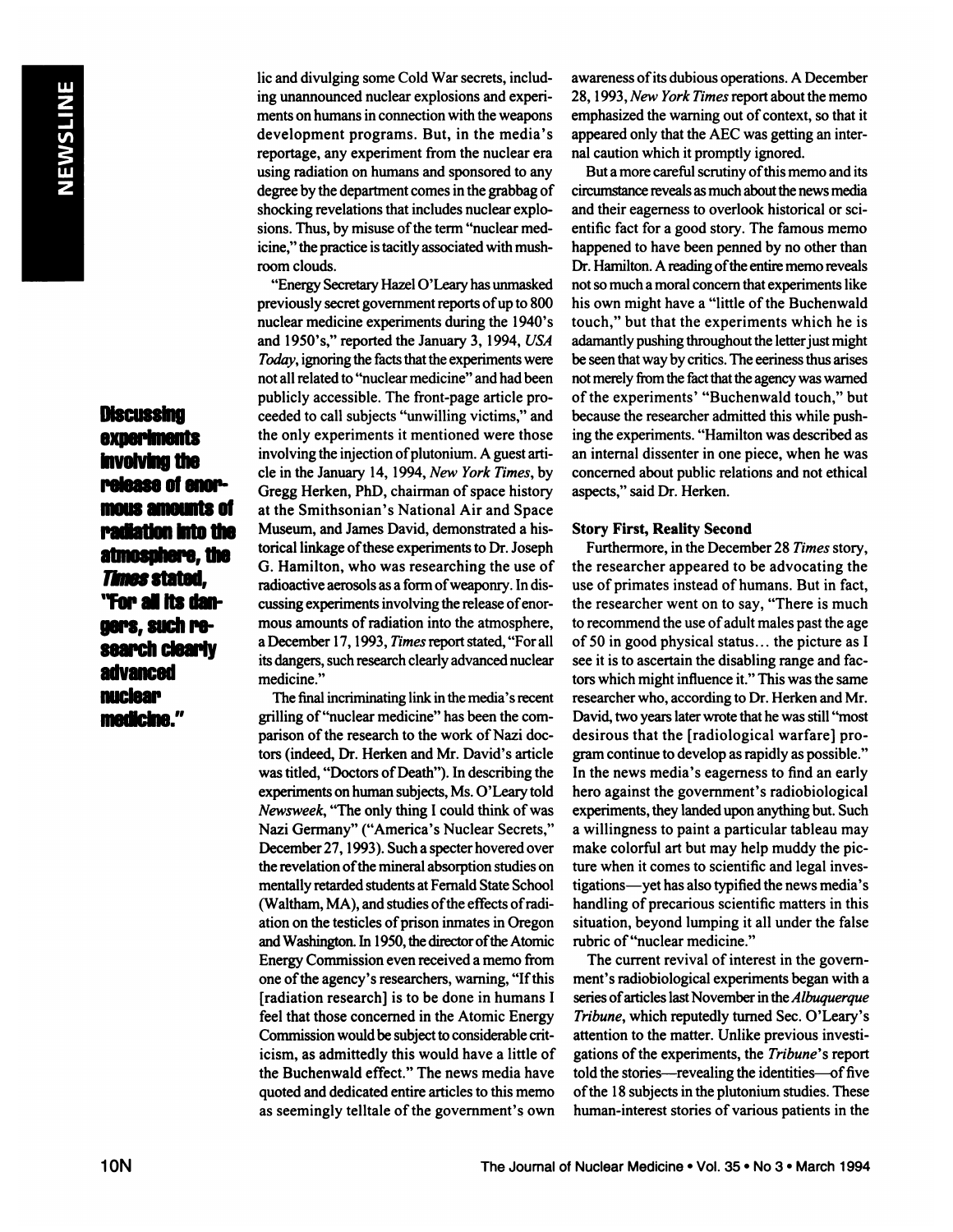# **The report** ulepended upon the hedges of science when they benefited **apreconceived** notion but upon none of the doubts when they hurt it.

**1940's who were unwittingly subjected to radia tion studies created such a stir that the Tribune reprinted them in a 48-page tabloid-sized format. As a whole, though, despite the gargantuan effort behind it, itis an unwieldy, meandering read;what the series lacks in analysis itmakes up for inbulk butthe unclarity ofthis enormous volume of mate** rial, and the juxtaposition of certain pieces of infor**mation, strangely lends itself to particular**  $interpretations of the patients' medical histories.$ 

**Proceeding patient-by-patient, the stories errat ically interweave case histories with details about the Atomic Energy Commission and the nuclear weapons program, its scientists and bureau crats, and the physicians who administered the plutonium and cared for the patients. The tales are ofgrueling bouts and lifelong fights with ill-health, all the more poignant because the patients were subjected to tests they could not possibly have understood—asplutonium itself was so poorly understood—evenifthey had been informed. Desperate to discover the element's health effects on plutonium workers in the Cold War's early days, the AEC and its associated sci entists, instead of conducting the studies on those "inthe know―about plutonium, opted to inject the classified substance into terminally ill patients without (by orders of top-secret investigation) telling them what was happening. The logic was thatthese patients would be dead before they could develop tumorsfrom the radiation;the irony was** that many of the patients lived for decades, **andwhatever had caused their"terminal― ilnesses could never definitively be distinguished from plutonium's effects in follow-up studies. Para doxically, making sense of these limited, smallsample studies demanded a record of plutonium excretion studies and toxicology—which didn't exist. It is this very lack of clarity about pluto** nium that makes the Tribune's long, garbled lists **of illnesses so poignant and seemingly attribut able to a menacing government.**

Eda Schultz Carlton, forexample, whose records **ofrash, slight hepatitis,andhypoproteinemiahinted of only marginal terminal condition, was recu perating on a high-protein diet at Strong Memor** ial Hospital (Rochester, NY), when she was injected **with** 0.30  $\mu$ Ci of <sup>239</sup>Pu on November 27, 1945. The **patient lived for almost forty more years, with continued poor nutrition, weight fluctuations, gas trointestinal problems, vertigo, and many other health problems. She developed a chronic fear of cancer. In the 1970's, she was told ofthe experi ment and eventually became convinced it was the cause ofa cancershenevergot. Butthe Tribune's detailed page-and-a-half excerpt from 30 years**

**ofher medical records, presented in the context of the gruesome experiment, cannot help giving the impression** that the plutonium caused a lot of prob**lems. (Considering plutonium's effects on the** immune system are so poorly understood, the data **have not been very helpful to researchers, either.)**

**A similar scenario holds with ElmerAllen, a rail road porter who developed bone cancer and thus had to have a leg amputated. While at the hospi tal, the plutonium research team injected his calf** with 0.096  $\mu$ Ci of <sup>238</sup>Pu on July 18, 1947. But again, **the article's mass of subsequent medical history on Mr. Allen tacitly implicated the experiment in his troubles through guilt by association (whether or not the writer intended this): his alcoholism, his paranoid schizophrenia, even his sense of life wasted without a leg all appear exacerbated if not brought on by his use as a guinea pig. Fred Sours, a small-town New York politician, was admitted to Strong forgeneralized dermatitisandweakness, but** after injection with 0.386  $\mu$ Ci of <sup>239</sup>Pu on April 3, 1946 and death 1.25 years later, autopsy showed **he also had chronic passive congestion ofliver and spleen, muscular atrophy, dilation of the heart, hypertrophy, bronchitis, and bronchopneumo ma.Inthe article,these facts arefollowed by a brief discussion ofhealth physicists' disagreements over plutonium's acute effects, ending with one health physicist insisting that such injections could cause serious damage.**

**Such tacit predetermination of scientific mat ters underlies the whole Tribune series and sur faces in more than incriminating case histories. The imagery is often loaded: "Theold woman** carried within her arthritic bones a silvery metal... **thatpowers nuclear bombs. . .. A metal that draws scientists like honey.― One ofthese sweet-talk ing** scientists even "boasted that LSD could halt **cancer growth.―The speculative and often inde terminate nature of some science and medicine becomes** an enemy of the people when there is **a patient who "purportedly― had bone cancer and thus had a leg amputated. But this same inde terminacy** becomes a friend of the people when **one health physicist speculates that an 85-year old woman's bones developed holes not from osteoporosis but from radiation injected 40 years before. The article depends upon the hedges of science when they benefit a certain preconceived notion** but upon none of the doubts when they hurt **it. Even the article's premise about the particular ways that plutonium is bad for health depends** partly upon the research it is condemning on moral **and scientific grounds. Thus the whole series undermines its mission by begging the question ofhow we can know the dangers ofplutonium to**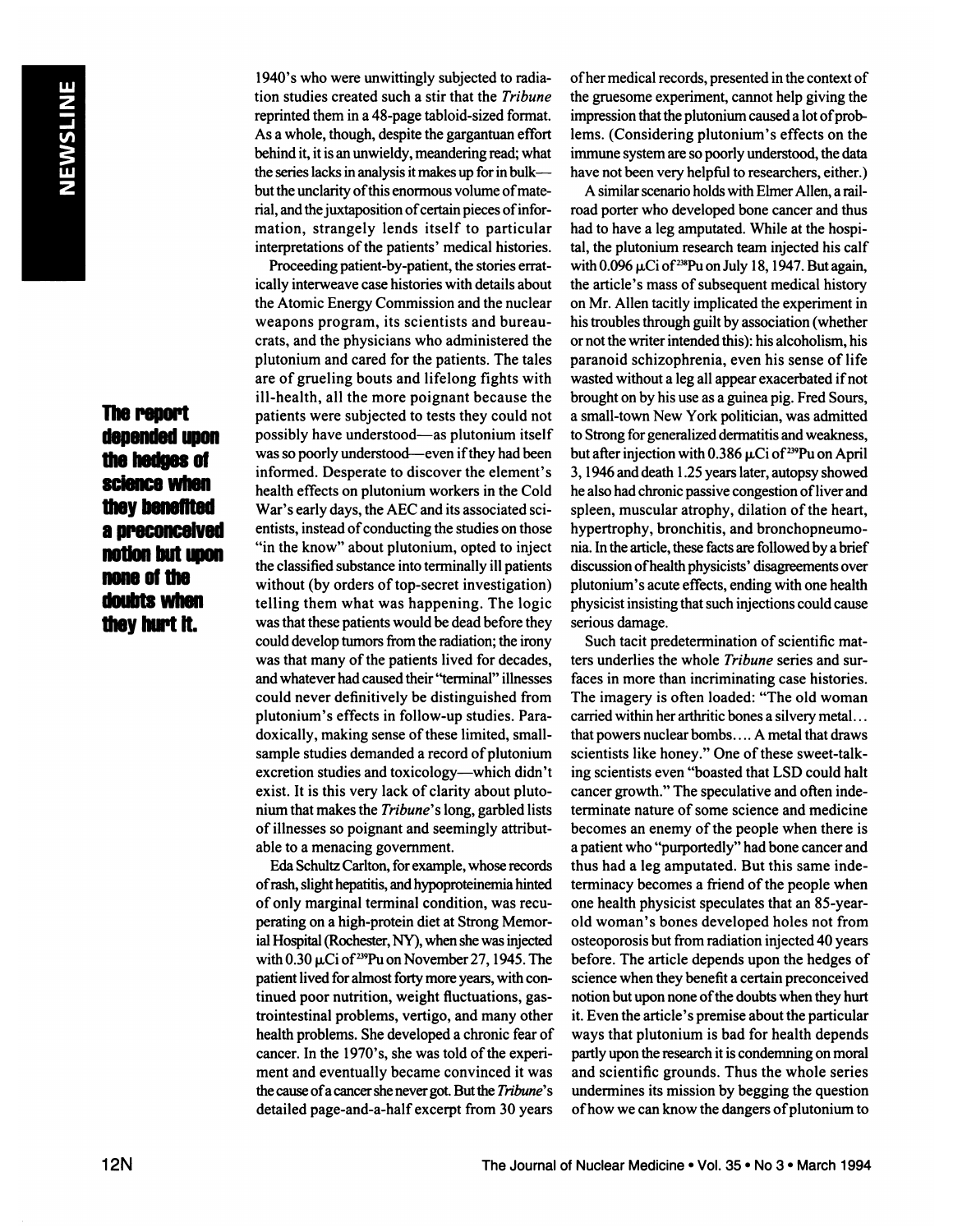**The Tribune** series bypassed **anopportunity toilluminate sclentmc vaguenessand the moral** hinteriands of **the Cold Warriors and sired an even less scientilicaHy literate progeny.**  **humans unless it has been studied in humans. It covers up this obfuscation with sheer bombard ment ofmedical detail. It compensates for keen** moral inquiry into what scientists should do when **encountering a pandora's box like plutonium cold war or no—bysubstituting the bathos of sad lives that only engenders moral outrage. To search out enemies called "scientists―, whose "legacyis in the thin black bylines in scientific journals devoted** to the budding field of nuclear medicine," **the series uses the tool ofthe "enemies― own hunches about plutonium's dangers. In sum,to make a stirring story, it has defined its own terms and reality and muddied the issue.**

### **Captive Women and Innocent Children**

The *Tribune* series, although bypassing an opportunity to illuminate scientific vagueness and moral **hinterlands thatthe Cold Warriors had to trample through, only sired an even less scientifically lit** erate progeny. Any experiment connecting the gov emment and radiation became an item. The story **ofthe whole-bodyradiationtrealments on leukemia patients resurfaced, along with the other studies in the Markey report, like those on prison inmates' testicles. The DOE set up an 800 number in Decem ber, andwithin two weeks was receiving 500 calls per hour. Callers—manyveterans—toldof army doctorssticking radioactive capsules up theirnoses or ofhow a sudden drop ofa mysterious canister on a ship's floorleft the entire crew bedridden. By the end of December, the Defense Department (DOD) and the National Aeronautics and Space Administration (NASA)began investigating their files, and the Department of Veterans Affairs (DVA) began poring through their hospital files for questionable human studies. A poignant case that came to light by the end ofthe year concerned the radiotracer mineral absorption studies at the Fernald State School. The story, broken by the** *Boston Globe December 26, invoked the image of* mentally retarded boys mercilessly subjected to dangerous radiation and so incensed the public that **Sen. Edward Kennedy (D-MA) and Rep. Edward Markey (D-MA) began hearings on the matter in** mid-January.

**But according to those who have investigated the experiment, it was hardly comparable to the grisly plutonium research. Francis X. Masse, director ofradiation safety atMassachusetts Insti** tute of Technology, which partly sponsored the **research, said "Objectivityhas gone out the win dow.―He described how, in the 1940's, many** Fernald students were showing up iron-deficient, **andtherewas concern thatthe school's high-grain, cereal-based diet could be blocking iron uptake,**

**since grains are known to affect mineral absorp tion. Using a radioactive isotope ofiron from the MIT cyclotron, researchers added trace amounts to seven meals over eight to nine months to see how much iron was taken into the blood; they were thus able to determine whether the students needed iron supplements, and whether these should be taken before, during, or after the meal.** "The exposure of students ranged from 170-**340 mrem, most in between,―Mr. Masse said. "Today'sstudies which allow [radiation] on** minors allow 500 mrem."

**The calcium studies at the Fernald School in the** 1950's used 45Ca, which is used to this day in osteoporosis studies, and gave no more than 8 mrem total dose per student. Both the iron and calcium **studies were published in the general literature. "Nothingis hidden,―Mr. Masse said. "The kids areidentified,― asaretheirweightsanddoses."Ten thousand kids were at risk at the Fernald School― because ofthe school's diet, and the authorities "were able to adjust for itby studying a couple of** kids," Mr. Masse said. "No one was hurt. It would **have been criminal not to [test them]—itwould have been malpractice.―**

**But much of the current furor over this case has arisen over whether the subjects received** informed consent. Indeed, by one student's report, **the authorities had lured boys to join the experi ment by saying they would be members of a** "science club," without telling exactly what the **research entailed. But the record on consent in this case remains unclear. "Consentat the time was** typically oral," Mr. Masse said. "Consent in this **case was the Fernald School. The correspondence shows clearly the use ofradioactive materials. Whether or not this was passed on to the parents and students is not clear. In those days, use of** radioactivity was widely heralded; they didn't have **radioactivity paranoia.―**

**Similarly, a set ofVanderbilt University stud ies on pregnant women in the late 1940's, which the Times reported as studies "todetermine the effect ofradioactive iron on fetal development,― were also misrepresented. Roscoe R. Robinson, MD, vice chancellor for health affairs at Van derbilt University Medical Center (VUMC, Nashville, TN), described in VUMC's Reporter how the experiments had actually sought to eval uate the intestinal absorption ofiron during preg nancy (iron-deficient anemia was a serious prob lem in the 1940's) and thus to help understand the cause and treatment ofiron deficiency. The orig inal studies, Dr. Robinson states, were not funded by the federal government, nor were they con ducted on poor women, but on all classes. Fur**